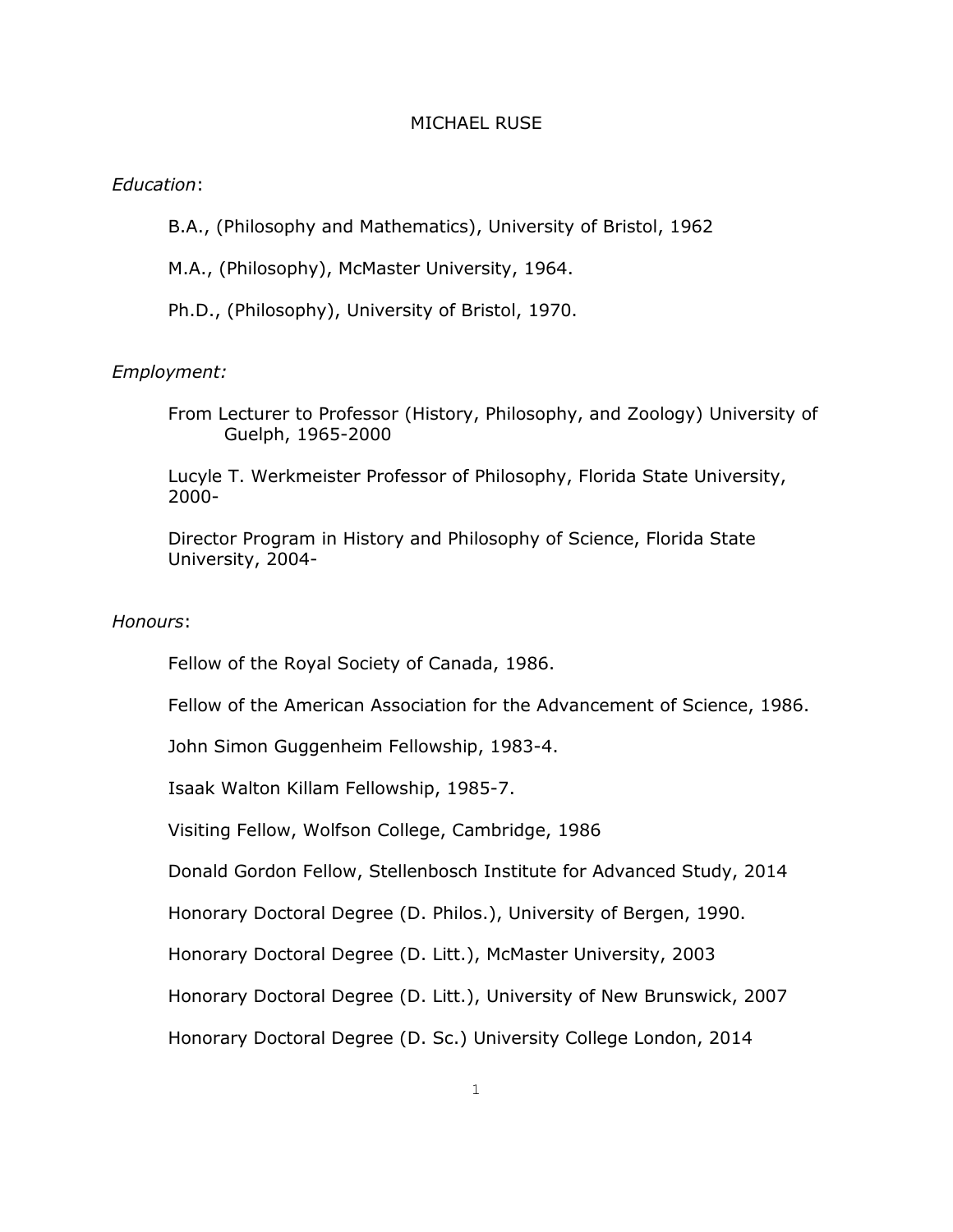Erskine Fellow, University of Canterbury, Christchurch, New Zealand, 1994.

Herbert Spencer Lecturer, Oxford University, 1994

Gifford Lecturer, Glasgow University, 2001

Herbert Reynolds Lecturer, Baylor University, 2002

John Templeton Book Award, 1999

American Risk and Insurance Association, RMIR Feature Award (2006), for "Regulating genetic information in insurance markets," in *Risk Management and Insurance Review*, 2005 (co-authored with Michael Hoy)

PROSE award for *Cambridge Encyclopedia of Darwin and Evolutionary Thought*, 2013, Single Volume Reference/Humanities & Social Sciences

Bertrand Russell Society Award, 2014, for outstanding philosopher of the year in the spirit of Bertrand Russell

Paul Thompson and Denis Walsh, editors, *Evolutionary Biology* (Cambridge: Cambridge University Press, 2014), Festschrift for Michael Ruse

# *Books*:

*The Philosophy of Biology*, London: Hutchinson, 1973. Also translated into Spanish, Russian and Italian.

*Sociobiology: Sense or Nonsense?* Dordrecht: Reidel, 1979. Second edition, with new Afterword, 1985. Also translated into Spanish, Portuguese and Italian.

*The Darwinian Revolution: Science Red in Tooth and Claw.* Chicago: University of Chicago Press, 1979, Second edition, with new Afterword, 1999. Also translated into Spanish and Italian.

*Is Science Sexist? And Other Problems in the Biomedical Sciences*. Dordrecht: Reidel, 1981. (Collected Essays)

*Darwinism Defended: A Guide to the Evolution Controversies* Reading, Mass.: Addison-Wesley, 1982.

*Nature Animated.* (Edited volume of conference papers.) Dordrecht: Reidel,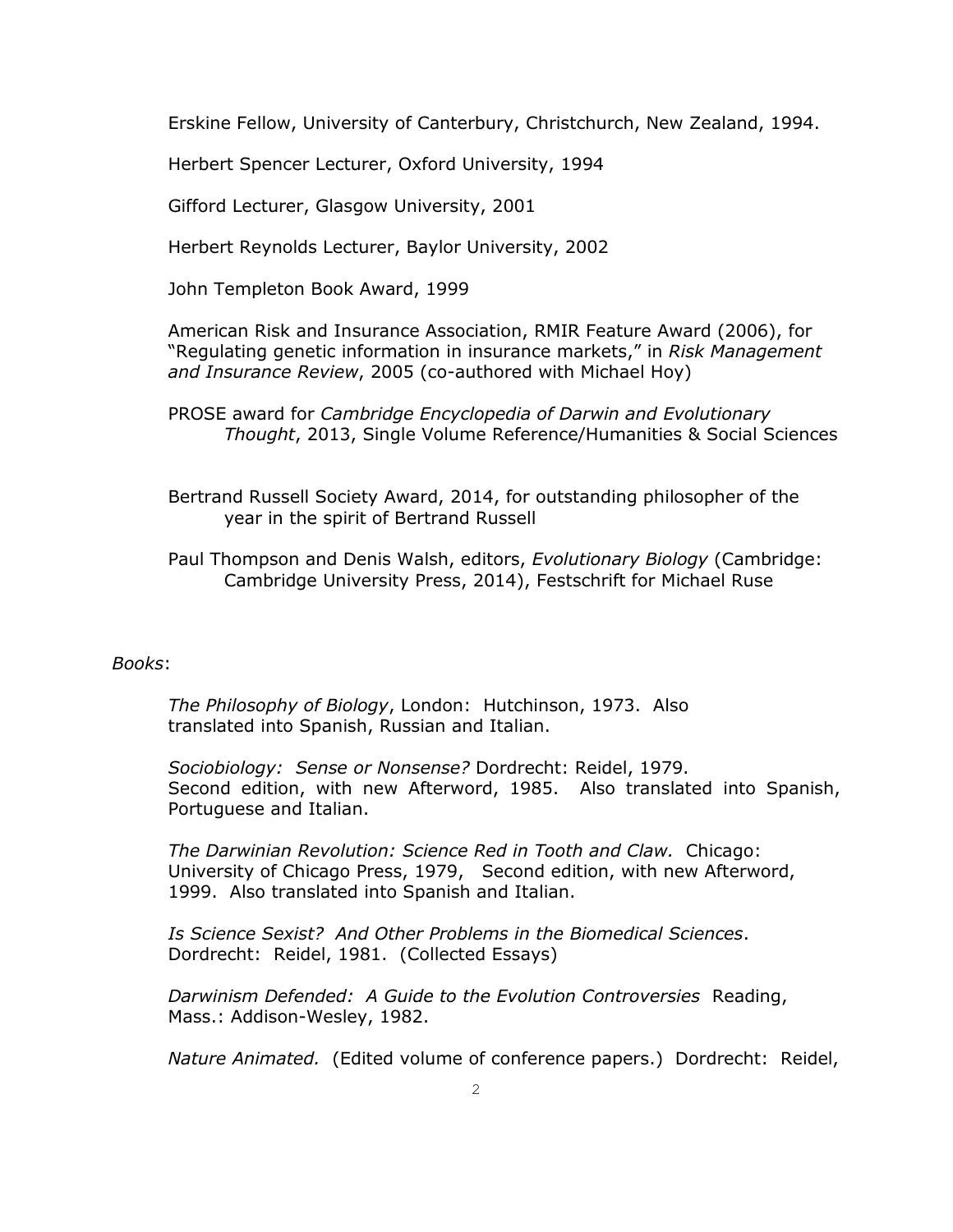1980.

*Taking Darwin Seriously: A Naturalistic Approach to Philosophy* Oxford: Blackwell, 1986. Also translated into Spanish, Italian, Portuguese. Second edition with new preface 1998, Prometheus Books, Buffalo, NY

*Homosexuality: A Philosophical Inquiry*. Oxford: Blackwell, 1988. Also translated into Spanish

*The Philosophy of Biology*. (Edited volume). New York: Macmillan, 1989. New edition with additional material 1998, Prometheus Books, Buffalo, NY; Second edition 2007

*But is it Science? The Philosophical Question in the Evolution/Creation Controversy*. (Edited Volume) Buffalo: Prometheus, 1988; second edition with Robert Pennock, 2008.

*Philosophy of Biology Today*. Albany: SUNY Press, 1988.

*What the Philosophy of Biology Is*. Dordrecht: Kluwer, 1989. (Edited Volume).

*The Darwinian Paradigm*: London: Routledge, 1989, (Collected Essays)

*Evolutionary Naturalism* London: Routledge, 1994, (Collected Essays)

*Monad to Man: The Concept of Progress in Evolutionary Biology*, Cambridge, Massachusetts: Harvard University Press, 1996. Paperback edition 2009

*Biology and Ethics.* Cambridge: Cambridge University Press, 1998 (Edited volume, with Jane Maienschein)

*Readings in the Philosophy of Biology,* Oxford: Oxford University Press, 1998, edited with David Hull

*Mystery of Mysteries: Is Evolution a Social Construction?* Cambridge, Massachusetts: Harvard University Press, 1999 Also translated into Spanish and Portuguese

*Can a Darwinian be a Christian? The Relationship between Science and Religion* Cambridge: University of Cambridge Press 2001. Also translated into Spanish, Chinese and Korean

*The Evolution Wars: A Guide to the Controversies,* Santa Barbara: ABC CLIO, 2000. Paperback, Rutgers University Press, 2001; second edition of hardback 2008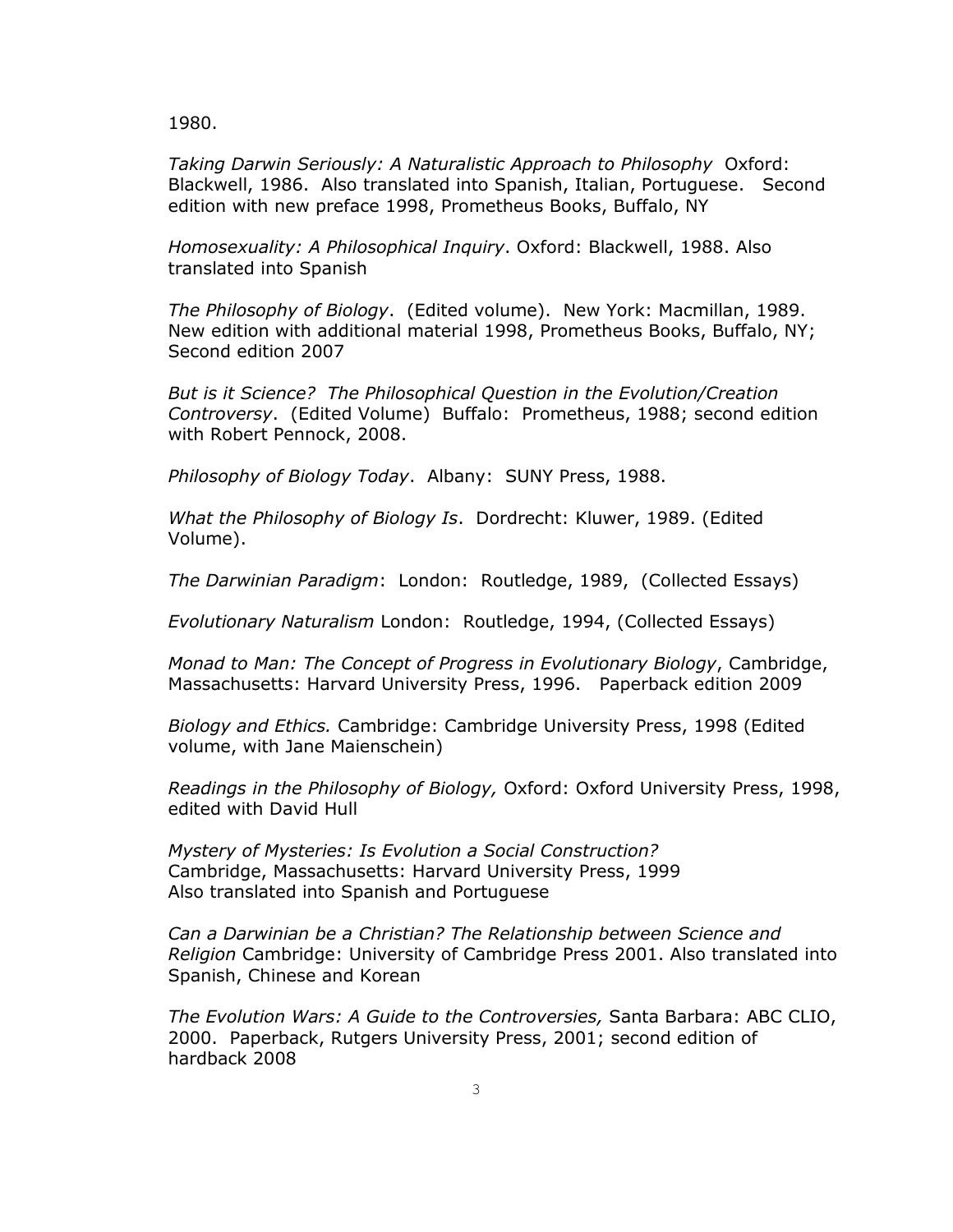*Cloning* (edited with Aryne Sheppard), Buffalo: Prometheus, 2001

*Of the Plurality of Worlds: An Essay, by William Whewell* (edited with preface), Chicago: University of Chicago Press, 2001

*Genetically Modified Foods* (edited with David Castle), Buffalo: Prometheus, 2002

*Stem Cell Research* (edited with Christopher Pynes) Buffalo: Prometheus, 2003, second edition 2006

*Debating Design: Darwin to DNA* (edited with William Dembski), Cambridge: Cambridge University Press, 2004

*Darwin and Design: Does Evolution have a Purpose?* Cambridge, Mass.: Harvard University Press, 2003. Also translated into Japanese

*Darwinian Heresies* (edited with Abigail Lustig and Robert J. Richards), Cambridge: Cambridge University Press, 2004

*A Darwinian Evolutionist's Philosophy,* Seoul, Korea, 2004 (Korean and English)

*The Evolution/Creation Struggle,* Cambridge, Mass.: Harvard University Press, 2005, also in Dutch and Korean

*Darwinism and its Discontents,* Cambridge: Cambridge University Press, 2006. Also translated into Italian

*Cambridge Companion to the Philosophy of Biology*, edited with David Hull, Cambridge: Cambridge University Press, 2007

*Oxford Handbook of the Philosophy of Biology*, edited volume, Oxford: Oxford University Press, 2008

*Charles Darwin,* Oxford: Blackwell, 2008, also in Dutch and Spanish

*Cambridge Companion to the Origin of Species*, edited with Robert J. Richards, Cambridge: Cambridge University Press, 2008

*The Darwinian Legacy,* edited with Joseph Cain, APS, 2008

*Evolution and Religion: A Dialogue,* Rowman and Littlefield, 2008

*Evolution and Ethics by Thomas Henry Huxley*, edited with an introduction.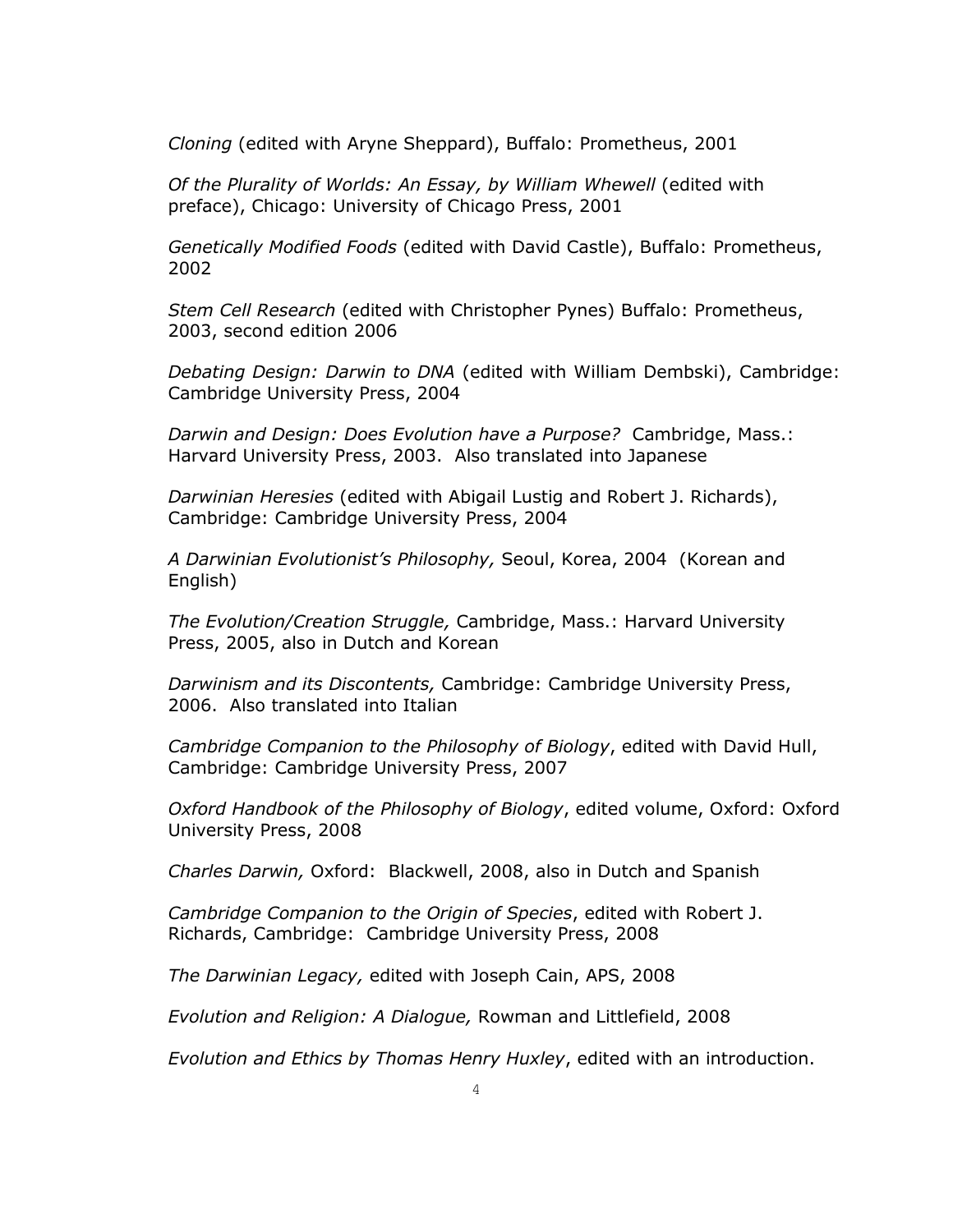Princeton: Princeton University Press. 2008

*The Paleontological Revolution*, edited with David Sepkoski, Chicago: University of Chicago Press, 2009

*Defining Darwin: Understanding the Legacy,* Buffalo: Prometheus, 2009. Collected essays

*Evolution: The First Four Billion Years* (edited with Joseph Travis), Cambridge, Mass.: Harvard University Press, 2009

*Philosophy after Darwin: Classic and Contemporary Readings* (edited volume), Princeton: Princeton University Press, 2009

*Science and Spirituality: Making Room for Faith in the Age of Science*, Cambridge: Cambridge University Press, 2010, also in Dutch

*The Philosophy of Human Evolution,* Cambridge: Cambridge University Press, 2012

*The Gaia Hypothesis: Science on a Pagan Planet,* Chicago: University of Chicago Press, 2013

*The Cambridge Encyclopedia of Darwin and Evolutionary Thought*, (edited volume), Cambridge: Cambridge University Press, 2013

*The Oxford Handbook to Atheism,* edited volume with Stephen Bullivant, Oxford: Oxford University Press, 2013

*The Self-Organizing Universe,* edited volume with Charley Lineweaver and Paul Davies, Cambridge: Cambridge University Press, 2013

*Le Darwinism.* Louvain-Paris: Editions Peeters, 2013.

*Debating Darwin*, with Robert J. Richards. Chicago: University of Chicago Press. Forthcoming 2016.

*Atheism: What Everyone Needs To Know*, Oxford: Oxford University Press. 2015.

*Science and Religion in Conflict?* With Michael Peterson. Oxford: Oxford University Press. Forthcoming 2016.

*The Cambridge Handbook of Evolutionary Ethics,* with Robert J. Richards. Cambridge: Cambridge University Press. (Under contract)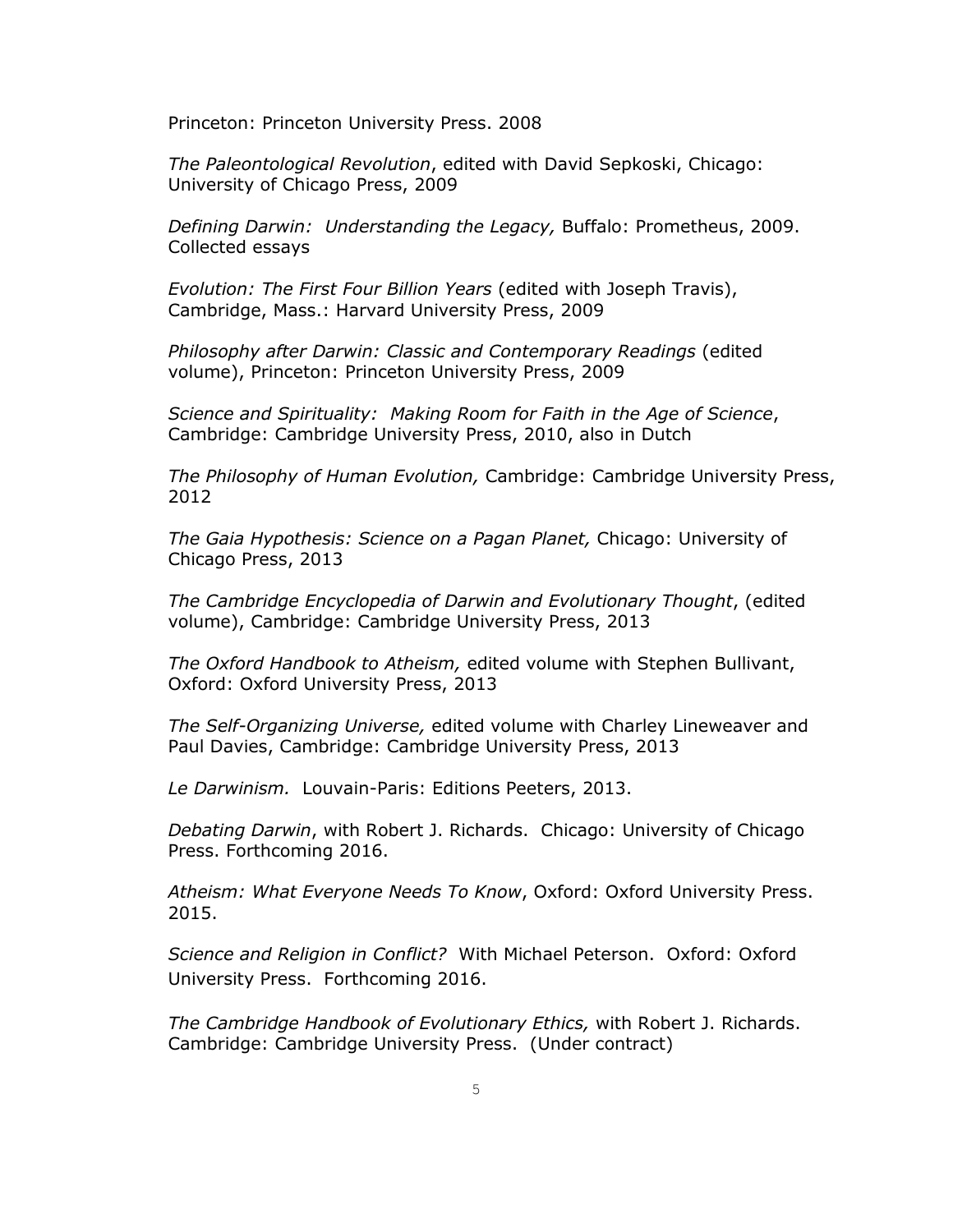*Science and Religion,* with Edward J. Larson. New Haven, Conn.: Yale University Press. (Under contract)

*Darwinism as Religion: What Literature Tells Us About Evolution.* Oxford University Press. (Under contract)

*Darwinian Hedonism: A Foundation for Behavioral Science and Public Health.*  With David M. Williams. Cambridge: Cambridge University Press. (Under contract)

*Purpose.* Princeton, N. J.: Princeton University Press (under contract)

*Selected Shorter Professional Publications (2001-2015):*

*Articles:*

Robert Boyle and the machine metaphor. *Zygon* 37 (2002): 581-96.

Is evolution a secular religion? *Science* 299 (2003): 1523-4.

The romantic conception of Robert J. Richards. *Journal of the History of Biology* 37 (2004): 3-23.

The Darwinian Revolution as seen in 1979 and as seen twenty-five years later in 2004. *Journal of the History of Biology* 38 (2005): 3-17.

- Darwin and mechanism: Metaphor in science. *Studies in History and Philosophy of Biology and Biomedical Sciences* 36 (2005): 285-302.
- Regulating genetic information in insurance markets," in *Risk Management and Insurance Review*, 2005 (co-authored with Michael Hoy)
- Forty years as a philosopher of biology: why evo-devo makes me still excited about my subject. *Biological Theory* 1 (2006): 35-37.

Charles Darwin's *On the Origin of Species*. *Topoi* 26 (2007): 159-65.

- Darwinian struggles: But is there progress? *History of Science* 47 (2009): 407-30.
- Darwinism then and now: the divide over form and function. *Science and Education*. (2009).
- The Darwinian Revolution: Rethinking its meaning and signficance. *Proceedings of the National Academy of Science* 106 (2009), supplement 1: 10040-10047.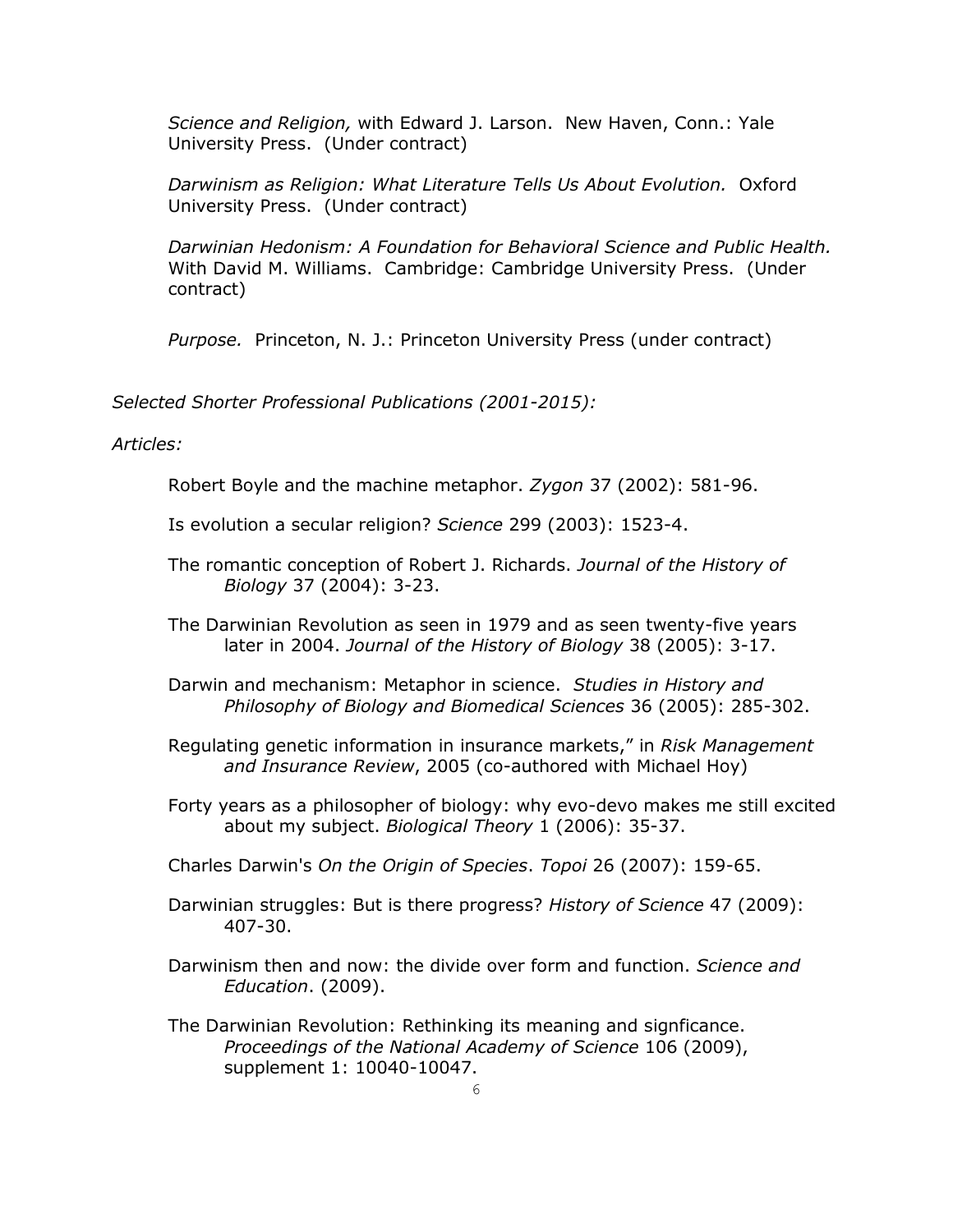- Charles Darwin on *Cross and Self-Fertilization of Plants*. *Comptes-Rendus Biologies*, (2010).
- Is Darwinism past its "Sell-by" date? *Studies in History and Philosophy of Biology and Biomedical Sciences 42 (2010)*.

Is Darwinism Past its 'Sell-By' Date? The Origin of Species at 150. *European Review*. 18, 311-327.

Making room for faith in an age of science: The science-religion relationship revisited. *Proceedings of the American Catholic Philosophical Association. 85 (2011)*, 43-58.

Making room for faith in an age of science: A response to David Wisdo. *Zygon,* 46 (3) (2011), 65-672.

Science and values: My debt to Ernan McMullin. *Zygon* 47 (4) (2012), 666- 685.

"A Man's Gotta Do What a Man's Gotta Do" And Other Memorable Lines from "Philosophy and Film." *Soundings*, 95, 2012, 206-226.

Symposium on the *Origin of Species*: Teaching the classics: the *Origin of Species* as a case study. *Science and Education*, 22 (2013), 2255-2265; David N. Reznick's *The "Origin" Then and Now: An Interpretive Guide to the "Origin of Species"*: A précis. *Science and Education*, 22 (2013), 2295-2316; Science and the humanities: Stephen Jay Gould's quest to join the high table. *Science and Education.* 22 (2013), 2317-2326.

The current status of the philosophy of biology. *Science and Education.* 2013, 22, 5-48. With Peter Takacs.

Charles Robert Darwin and Alfred Russel Wallace: their dispute over the units of selection. *Theory in Biosciences*. 132 (2013), 215-224.

Making Room for Faith: Does Science Exclude Religion? *Midwest Studies in*  Philosophy*.* 37 (2013), 11-24.

Gould, Stephen Jay. In: eLS 2014, John Wiley & Sons Ltd: Chichester <http://www.els.net/> [DOI: 10.1002/9780470015902.a0025067]

Was there a Darwinian Revolution? Yes, no, and maybe! *Endeavour.* 38 (2014), 159-168.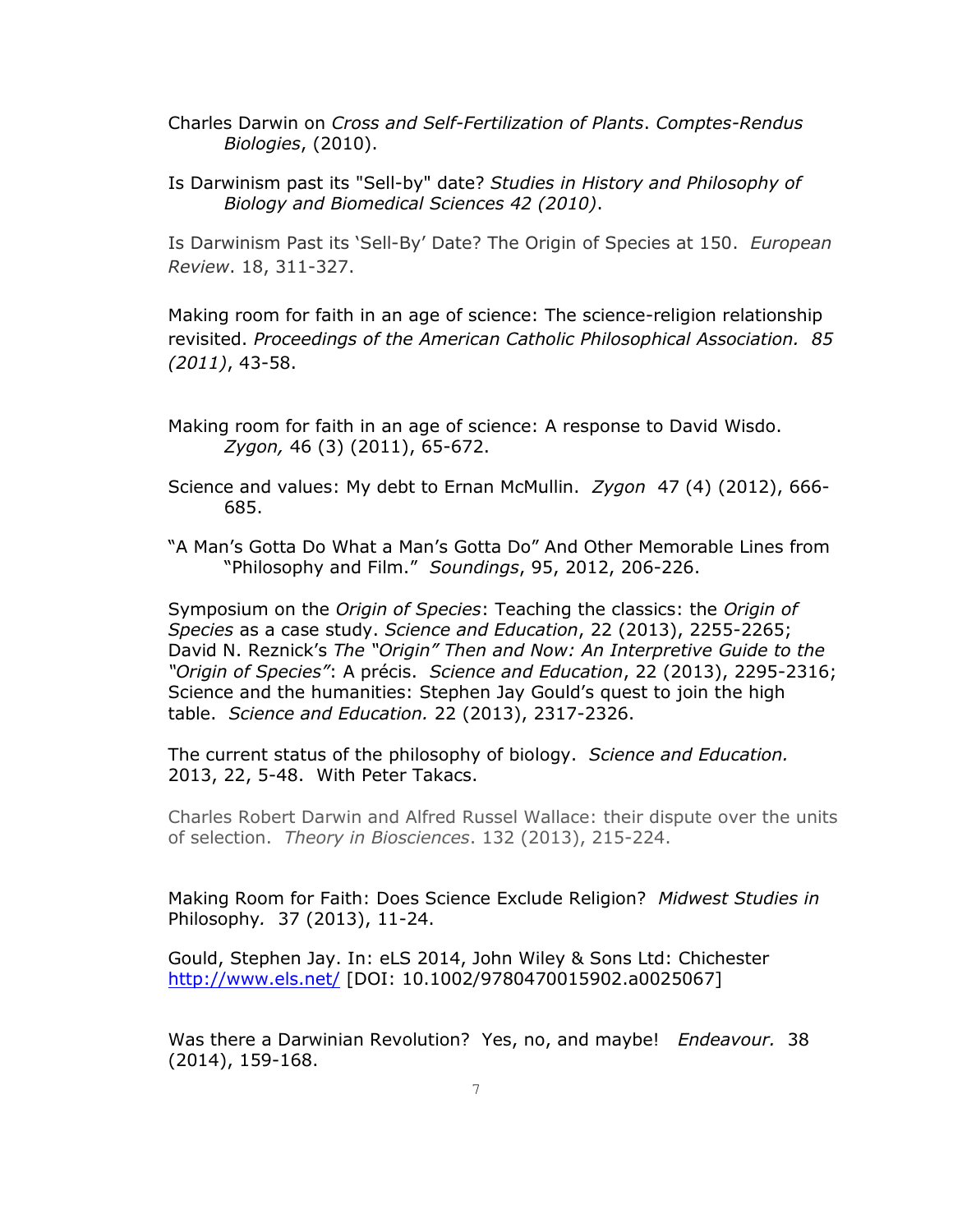*Selected contributions to books:*

- Adaptive landscapes and dynamic equilibrium: The Spencerian contribution to twentieth-century American evolutionary biology. *Darwinian Heresies.* Editors A. Lustig, R. J. Richards, and M. Ruse, 131-50. Cambridge: Cambridge University Press, 2004.
- Evo-devo: A new evolutionary paradigm? *Philosophy, Biology, and Life (Royal Institute of Philosophy Supplements).* Editor A. O'Heare, Cambridge: Cambridge University Press, 2005.
- Kant and evolution. *Theories of Generation.* Editor J. Smith, 402-15. Cambridge: University of Cambridge Press, 2006.
- Richard Dawkins and the problem of progress. *Richard Dawkins: How a Scientist Changed the Way We Think*. Editors A. Grafen and M. Ridley,
- Alfred Russel Wallace, the discovery of natural selection and the origins of humankind. *Rebels, Mavericks, and Heretics in Biology.* Editors O. Harman, and M. R. Dietrich, 20-36. New Haven, Conn.: Yale University Press, 2008.
- Belief in God in a Darwinian age. *The Cambridge Companion to Darwin.* Editors M. J. S. Hodge, and G. Raddick, 368-89. Cambridge: Cambridge University Press, 2009.
- Myth 23: That "intelligent design" represents a scientific challenge to evolution. *Galileo Goes to Jail, and Other Myths about Science and Religion.* Editor R. N. Numbers, Cambridge, Mass.: Harvard University Press, 2009.
- Charles Darwin. *Nineteenth Century Philosophy of Religion.* Editors, G. Oppy and N. N. Trakakis. 161-174. Bristol: Durham, 2009.
- Evolution and progress. *Biology and Ideology from Descartes to Dawkins.* Editors D. Alexander, and R. N. Numbers, Chicago: University of Chicago Press, 2010
- Form and function: On biology and buildings. *CENTER Volume 15: Divinity, Creativity, Complexity.* Editor M. Benedikt, Austin, TX: Center for American Architecture and Design, 2010, 94-111.
- Atheism, naturalism and science: Three in one? *Cambridge Companion to Science and Religion.* Editor Peter Harrison, Cambridge: Cambridge University Press, 2011, 229-243.
- Origins. *The Routledge Companion to Religion and Science.* Edited by James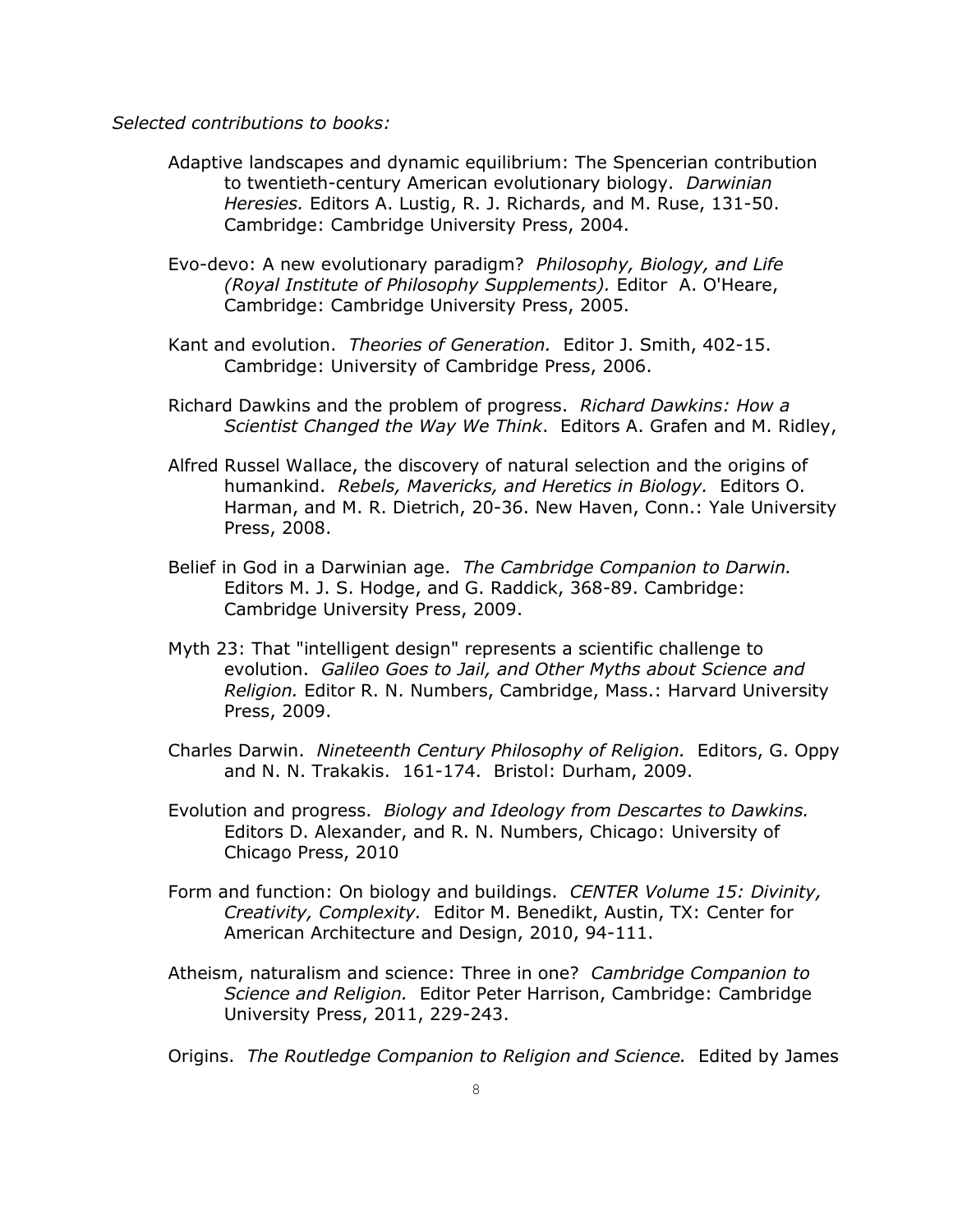W. Haag, Gregory R. Peterson, and Michael L. Spezio. London and New York: Routledge, 2012, 381-390.

- Can Darwinism offer existential reassurance at times of personal or social crisis? Editor, Albert Polani, *Pragmatic Evolution: Applications of Evolutionary Theory.* Cambridge: Cambridge University Press, 2012. 313-325.
- Darwinism and atheism: A marriage made in heaven? *The Blackwell Companion to Science and Christianity.* Editors J. B. Stump, and A. G. Padgett, Chichester, West Sussex: Wiley-Blackwell, 2012, 247-257.
- Natural theology: the biological sciences. *The Oxford Handbook of Natural Theology.* Edited Russell Re Manning, Oxford: Oxford University Press, 2013.

The primate who knew too much. *Planet of the Apes and Philosophy: Great Apes Think Alike.* Editor J. Huss, Chicago: Open Court, 2013, 153-163.

The paradox of Samuel Butler: Insider or outsider? *Outsider Scientists: Routes to Innovation in Biology.* Editors O. Harman, and M. Dietrich, 75-89. Chicago: University of Chicago Press, 2013.

From organicism to mechanism and halfway back. *Beyond Mechanism: Putting Life Back into Biology.* Editors B. G. Henning and A. Scare, 409-430. Lexington Books. 2013.

Evolution: From pseudoscience to popular science, from popular science to professional science. Editors, [Massimo Pigliucci](http://www.amazon.com/Massimo-Pigliucci/e/B001IU0D3K/ref=dp_byline_cont_book_1) and [Maarten Boudry,](http://www.amazon.com/Maarten-Boudry/e/B00EBSFVRY/ref=dp_byline_cont_book_2) *Philosophy of Pseudoscience: Reconsidering the Demarcation Problem*. 225-245. Chicago: University of Chicago Press, 2013.

Biologically evolutionary explanations of religious belief. *Evolution, Religion, and Cognitive Science: Critical and Constructive Essays.* Edited by Fraser Watts and Leon Turner, 38-55. Oxford: Oxford University Press, 2014.

Evolution and ethics in Victorian Britain. *The Oxford Handbook of British Philosophy in the Nineteenth Century.* Edited by W. J. Mander, 233-256. Oxford: Oxford University Press, 2014.